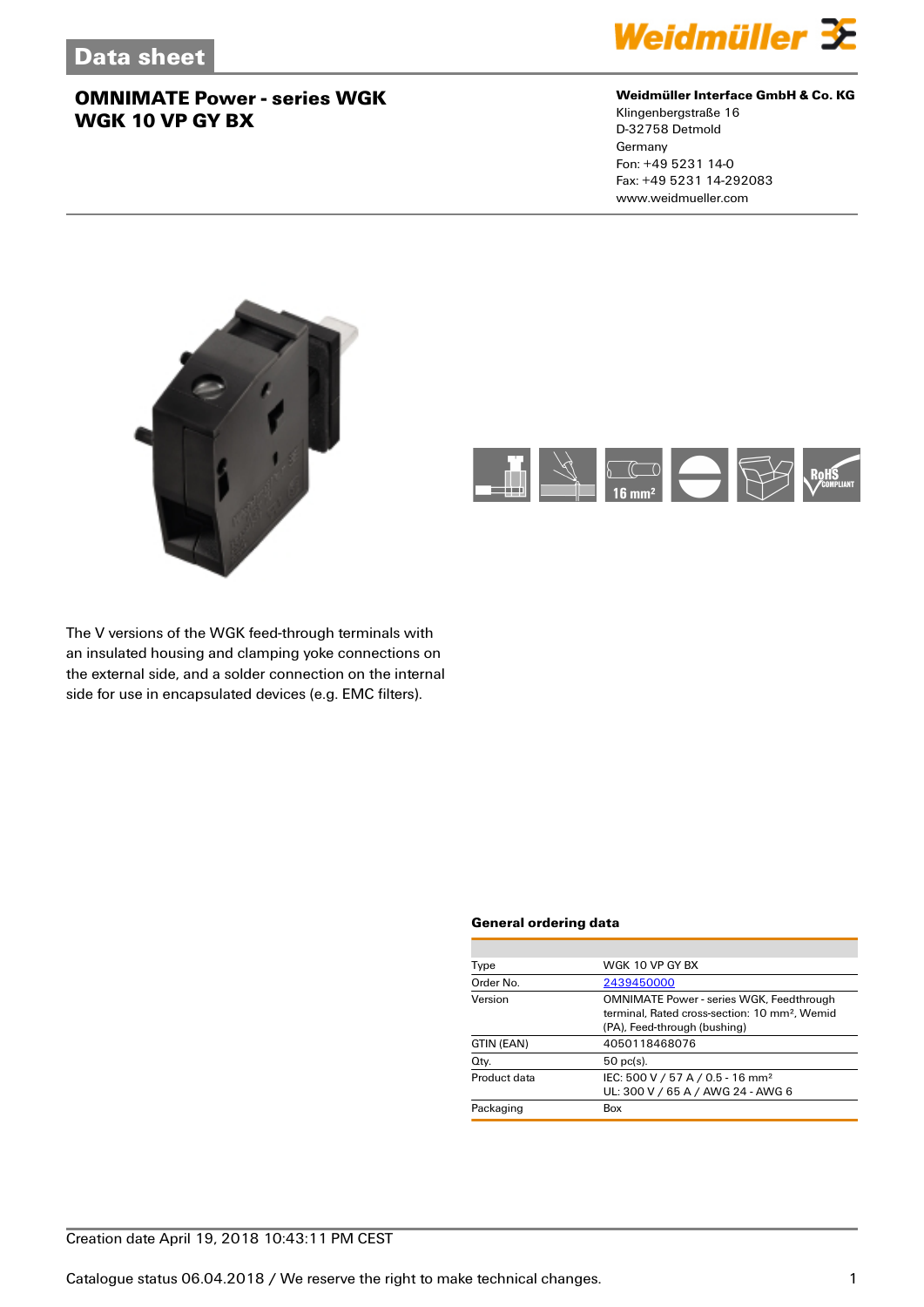# **Technical data**

**Dimensions and weights**



#### **Weidmüller Interface GmbH & Co. KG**

Klingenbergstraße 16 D-32758 Detmold Germany Fon: +49 5231 14-0 Fax: +49 5231 14-292083

| Net weight                                                                   | 13 <sub>g</sub>                |                                                                   |                           |  |  |
|------------------------------------------------------------------------------|--------------------------------|-------------------------------------------------------------------|---------------------------|--|--|
| <b>System parameters</b>                                                     |                                |                                                                   |                           |  |  |
| Product family                                                               | <b>OMNIMATE Power - series</b> | Wire connection method                                            |                           |  |  |
|                                                                              | WGK                            |                                                                   | Screw / solder connection |  |  |
| Conductor outlet direction                                                   | $180^\circ$                    | Fitted by customer                                                | No                        |  |  |
| Screwdriver blade                                                            | $0.8 \times 4.0$               | Tightening torque, min.                                           | 5 Nm                      |  |  |
| Tightening torque, max.                                                      | 7 Nm                           | Clamping screw                                                    | M 4                       |  |  |
| Stripping length                                                             | $11 \,\mathrm{mm}$             | Touch-safe protection acc. to DIN VDE<br>0470                     | <b>IP 20</b>              |  |  |
| <b>Material data</b>                                                         |                                |                                                                   |                           |  |  |
|                                                                              |                                |                                                                   |                           |  |  |
| Insulating material                                                          | Wemid (PA)                     | Colour                                                            | Grey                      |  |  |
| Colour chart (similar)                                                       | <b>RAL 7035</b>                | UL 94 flammability rating                                         | $V-0$                     |  |  |
| Contact material                                                             | E-Cu                           | Contact surface                                                   | tinned                    |  |  |
| Storage temperature, min.                                                    | $-25 °C$                       | Storage temperature, max.                                         | 55 °C                     |  |  |
| Max. relative humidity during storage                                        | 80%                            | Operating temperature, min.                                       | -50 $^{\circ}$ C          |  |  |
| Operating temperature, max.                                                  | 120 °C                         | Temperature range, installation, min.                             | $-25 °C$                  |  |  |
| Temperature range, installation, max.                                        | 120 °C                         |                                                                   |                           |  |  |
| <b>Conductors suitable for connection</b>                                    |                                |                                                                   |                           |  |  |
|                                                                              |                                |                                                                   |                           |  |  |
| Clamping range, min.                                                         | $0.5$ mm <sup>2</sup>          | Clamping range, max.                                              | $16 \text{ mm}^2$         |  |  |
| Wire connection cross section AWG.                                           |                                | Wire connection cross section AWG,                                |                           |  |  |
| min.                                                                         | <b>AWG 24</b>                  | max.                                                              | AWG 6                     |  |  |
| Solid, min. H05(07) V-U                                                      | $0.5$ mm <sup>2</sup>          | Solid, max. H05(07) V-U                                           | $16 \text{ mm}^2$         |  |  |
| Stranded, min. H07V-R                                                        | $10 \text{ mm}^2$              | Stranded, max. H07V-R                                             | $16 \text{ mm}^2$         |  |  |
| Flexible, min. H05(07) V-K                                                   | $0.5$ mm <sup>2</sup>          | Flexible, max. H05(07) V-K                                        | $10 \text{ mm}^2$         |  |  |
| w. wire end ferrule, DIN 46228 pt 1, min                                     | $0.5$ mm <sup>2</sup>          | w. wire end ferrule, DIN 46228 pt 1,<br>max.                      | $10 \text{ mm}^2$         |  |  |
| Rated data acc. to IEC                                                       |                                |                                                                   |                           |  |  |
|                                                                              |                                |                                                                   |                           |  |  |
| tested acc. to standard                                                      | IEC 60664-1, IEC 61984         | Rated current, min. no. of poles<br>(Tu=20°C)                     | 57 A                      |  |  |
| Rated current, max. no. of poles<br>(Tu=20°C)                                | 57 A                           | Rated voltage for surge voltage class /<br>pollution degree III/3 | 500 V                     |  |  |
| Rated impulse voltage for surge voltage<br>class/ contamination degree III/3 | 6 kV                           |                                                                   |                           |  |  |
| Rated data acc. to CSA                                                       |                                |                                                                   |                           |  |  |
|                                                                              |                                |                                                                   |                           |  |  |
| Rated voltage (Use group B)                                                  | 300 V                          | Rated voltage (Use group C)                                       | 300 V                     |  |  |
| Rated voltage (use group D)                                                  | 300V                           | Rated current (use group B)                                       | 65 A                      |  |  |
| Rated current (use group C)                                                  | 65 A                           | Rated current (use group D)                                       | 10 A                      |  |  |
| Wire cross-section, AWG, min.                                                | <b>AWG 24</b>                  | Wire cross-section, AWG, max.                                     | AWG 6                     |  |  |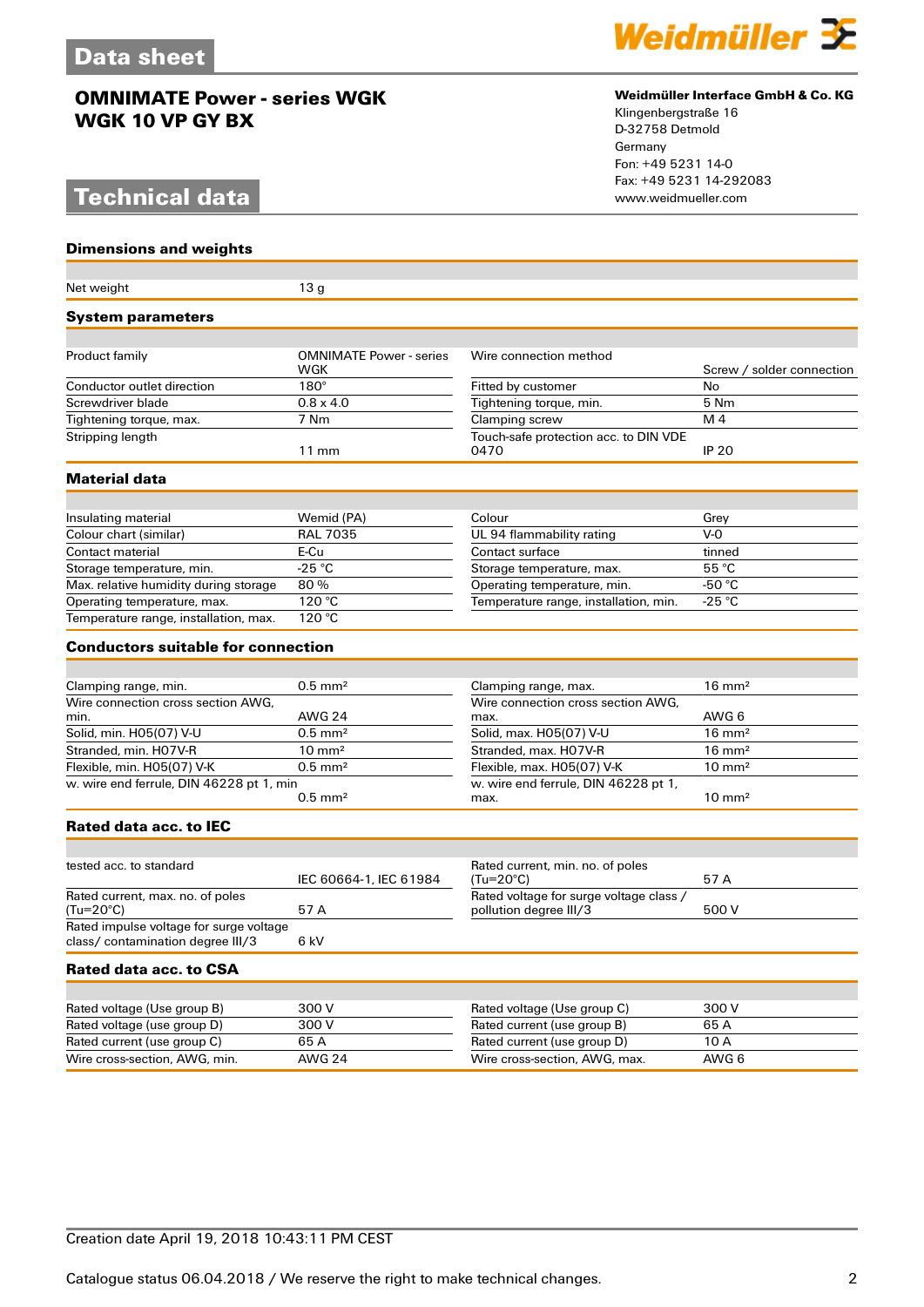# **Technical data**

**Rated data acc. to UL 1059**



### **Weidmüller Interface GmbH & Co. KG**

Klingenbergstraße 16 D-32758 Detmold Germany Fon: +49 5231 14-0 Fax: +49 5231 14-292083

| Institute (cURus)                |                                                                                                                                                                                                                                        | Certificate No. (cURus)                                                                                       |                 |  |  |
|----------------------------------|----------------------------------------------------------------------------------------------------------------------------------------------------------------------------------------------------------------------------------------|---------------------------------------------------------------------------------------------------------------|-----------------|--|--|
|                                  |                                                                                                                                                                                                                                        |                                                                                                               |                 |  |  |
|                                  |                                                                                                                                                                                                                                        |                                                                                                               |                 |  |  |
| Rated voltage (use group B)      | 300 V                                                                                                                                                                                                                                  | Rated voltage (use group C)                                                                                   | E60693<br>300 V |  |  |
| Rated voltage (use group D)      | 300 V                                                                                                                                                                                                                                  | Rated current (use group B)                                                                                   | 65 A            |  |  |
| Rated current (use group C)      | 65 A                                                                                                                                                                                                                                   | Rated current (use group D)                                                                                   | 10 A            |  |  |
| Wire cross-section, AWG, min.    | <b>AWG 24</b>                                                                                                                                                                                                                          | Wire cross-section, AWG, max.                                                                                 | AWG 6           |  |  |
| Reference to approval values     | Specifications are                                                                                                                                                                                                                     |                                                                                                               |                 |  |  |
|                                  | maximum values, details -<br>see approval certificate.                                                                                                                                                                                 |                                                                                                               |                 |  |  |
| <b>Classifications</b>           |                                                                                                                                                                                                                                        |                                                                                                               |                 |  |  |
| <b>ETIM 6.0</b>                  | EC001283                                                                                                                                                                                                                               | eClass 6.2                                                                                                    | 27-14-11-34     |  |  |
| eClass 9.1                       | 27-14-11-34                                                                                                                                                                                                                            |                                                                                                               |                 |  |  |
| <b>Notes</b>                     |                                                                                                                                                                                                                                        |                                                                                                               |                 |  |  |
|                                  |                                                                                                                                                                                                                                        |                                                                                                               |                 |  |  |
| <b>Notes</b>                     | • Clearance and creepage distances to other components must be devised in accordance with the relevant<br>application standard. This can be achieved in the device by full encapsulation or by the use of additional<br>spacer plates. |                                                                                                               |                 |  |  |
|                                  | • Rated data refer only to the component itself. Clearance and creepage distances to other components are to<br>be designed in accordance with the relevant application standards.                                                     |                                                                                                               |                 |  |  |
|                                  | • Colours: SW = black; GN/YL = green/yellow; GY = grey                                                                                                                                                                                 |                                                                                                               |                 |  |  |
|                                  | • Additional colours on request                                                                                                                                                                                                        |                                                                                                               |                 |  |  |
|                                  | $4 \text{ mm} = 250 \text{ V}$                                                                                                                                                                                                         | • WGK: Rated voltage plastic walls: $1 - 4$ mm = 500 V; metal walls: $1 - 2.5$ mm = 400 V; metal walls: 2.5 - |                 |  |  |
| <b>Approvals</b>                 |                                                                                                                                                                                                                                        |                                                                                                               |                 |  |  |
|                                  |                                                                                                                                                                                                                                        |                                                                                                               |                 |  |  |
| Approvals                        |                                                                                                                                                                                                                                        |                                                                                                               |                 |  |  |
|                                  |                                                                                                                                                                                                                                        |                                                                                                               |                 |  |  |
|                                  |                                                                                                                                                                                                                                        |                                                                                                               |                 |  |  |
| <b>ROHS</b>                      | Conform                                                                                                                                                                                                                                |                                                                                                               |                 |  |  |
| <b>Downloads</b>                 |                                                                                                                                                                                                                                        |                                                                                                               |                 |  |  |
|                                  |                                                                                                                                                                                                                                        |                                                                                                               |                 |  |  |
| Approval/Certificate/Document of |                                                                                                                                                                                                                                        |                                                                                                               |                 |  |  |
| Conformity                       | <b>Declaration of the Manufacturer</b><br>FL DRIVES EN                                                                                                                                                                                 |                                                                                                               |                 |  |  |
| Brochure/Catalogue               | <b>MB DEVICE MANUF. EN</b>                                                                                                                                                                                                             |                                                                                                               |                 |  |  |
|                                  | <b>FL DRIVES DE</b>                                                                                                                                                                                                                    |                                                                                                               |                 |  |  |
|                                  | <b>FL BASE STATION EN</b><br><b>FL ELEVATOR EN</b>                                                                                                                                                                                     |                                                                                                               |                 |  |  |
|                                  | FL POWER SUPPLY EN                                                                                                                                                                                                                     |                                                                                                               |                 |  |  |
|                                  | FL 72H SAMPLE SER EN                                                                                                                                                                                                                   |                                                                                                               |                 |  |  |
|                                  | PO OMNIMATE EN                                                                                                                                                                                                                         |                                                                                                               |                 |  |  |
| <b>Engineering Data</b>          | <b>STEP</b>                                                                                                                                                                                                                            |                                                                                                               |                 |  |  |

## Creation date April 19, 2018 10:43:11 PM CEST

Catalogue status 06.04.2018 / We reserve the right to make technical changes. 33